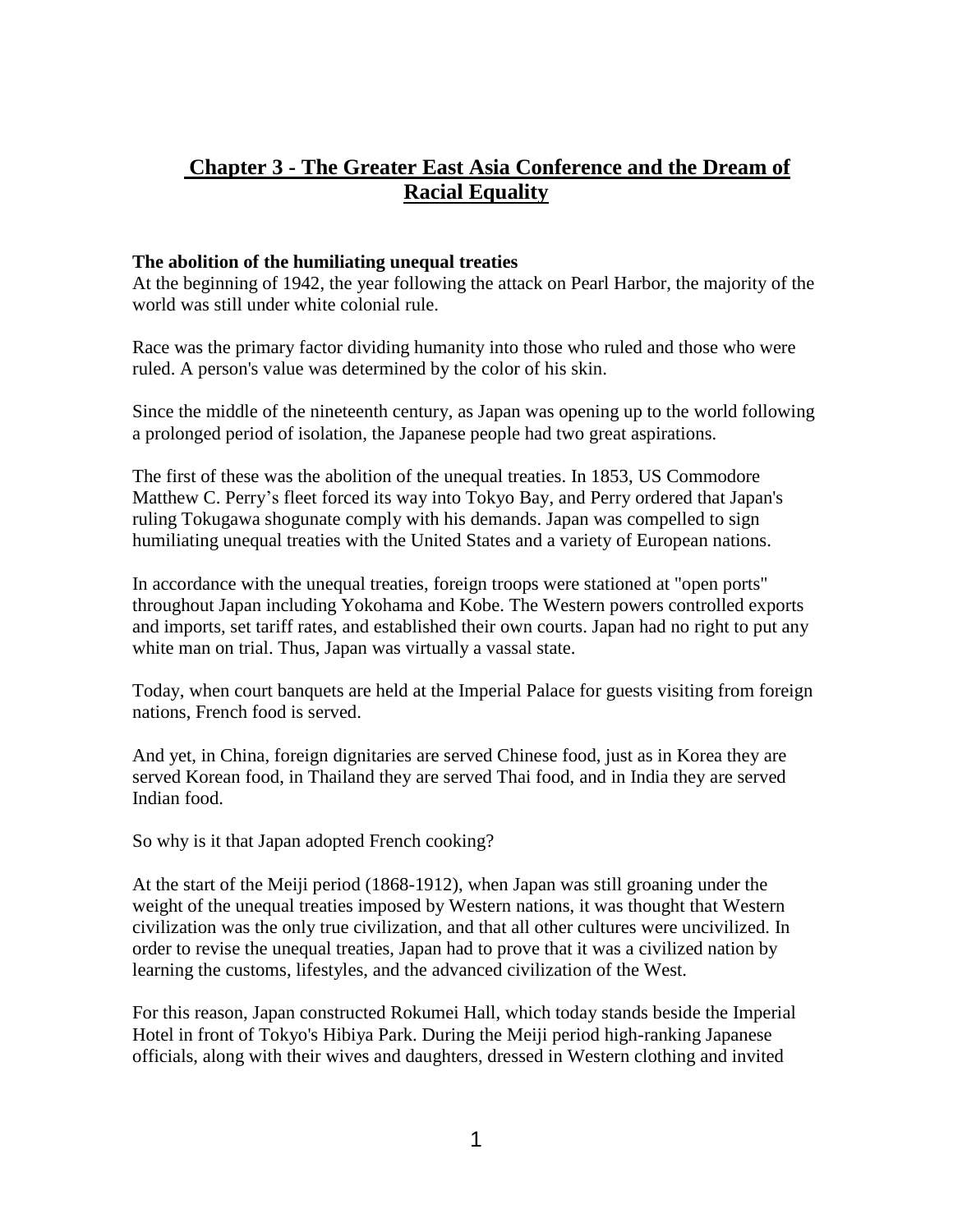foreign dignitaries residing in Tokyo to Rokumei Hall for Western-style banquets and costume balls.

Today, black clothing is always worn at Japanese funerals, but until the start of the Meiji period, white clothing was the accepted norm. The Meiji government issued a nationwide notice asking citizens to wear black clothing at funerals because Western nations would view white clothing at funerals as being a mark of an uncivilized society.

Official orders remain in effect across Japan, issued by the Ministry of Education at the beginning of the Meiji period, which ban girls' school students from urinating outdoors the way that men do.

It is not customary in either Korea or China for women to urinate outdoors. I spent my youth in Nagano Prefecture and used to see women urinate in the rice and vegetable fields. When I visited the island of Java in Indonesia, I saw a woman urinating while standing on a footpath between two rice paddies. That, together with the smell of rice wafting through the air, filled me with a surprising feeling of nostalgia.

### **A proposal for racial equality spurned by the white powers**

The Japanese people's other great aspiration was to build a world based on the principle of racial equality.

Since the middle of the nineteenth century, many Japanese samurai visited Europe and the United States, and during their travels they were angered to see the way that white-skinned people exploited their fellow colored citizens, as if they were work animals or slaves.

The last unequal treaty was finally abolished following Japan's victory in the Russo-Japanese War. The Japanese succeeded at becoming the only nonwhite race to join the Great Powers club, which up to then had been restricted only to whites. Now that Japan was a great power, discrimination based on race could no longer continue.

From then on, the Japanese people never gave up their dream of global racial equality. Japan repeatedly pleaded for the abolition of racial discrimination, only to be turned down by the United States and the European powers.

In 1919, when the Charter of the League of Nations was being drafted at the Versailles Peace Conference convened in Paris after World War I, the Japanese plenipotentiaries proposed the inclusion of the principle of racial equality. The people of Japan were devastated when this proposal was killed due to opposition from the white colonial powers, including the United States, Great Britain, France, and the Netherlands.

Smaller European nations like Serbia had cast their votes in support of Japan's proposal, but just when it had been adopted by majority vote, the chairman of the conference, US President Woodrow Wilson, vetoed it, for the bizarre reason that "Such a significant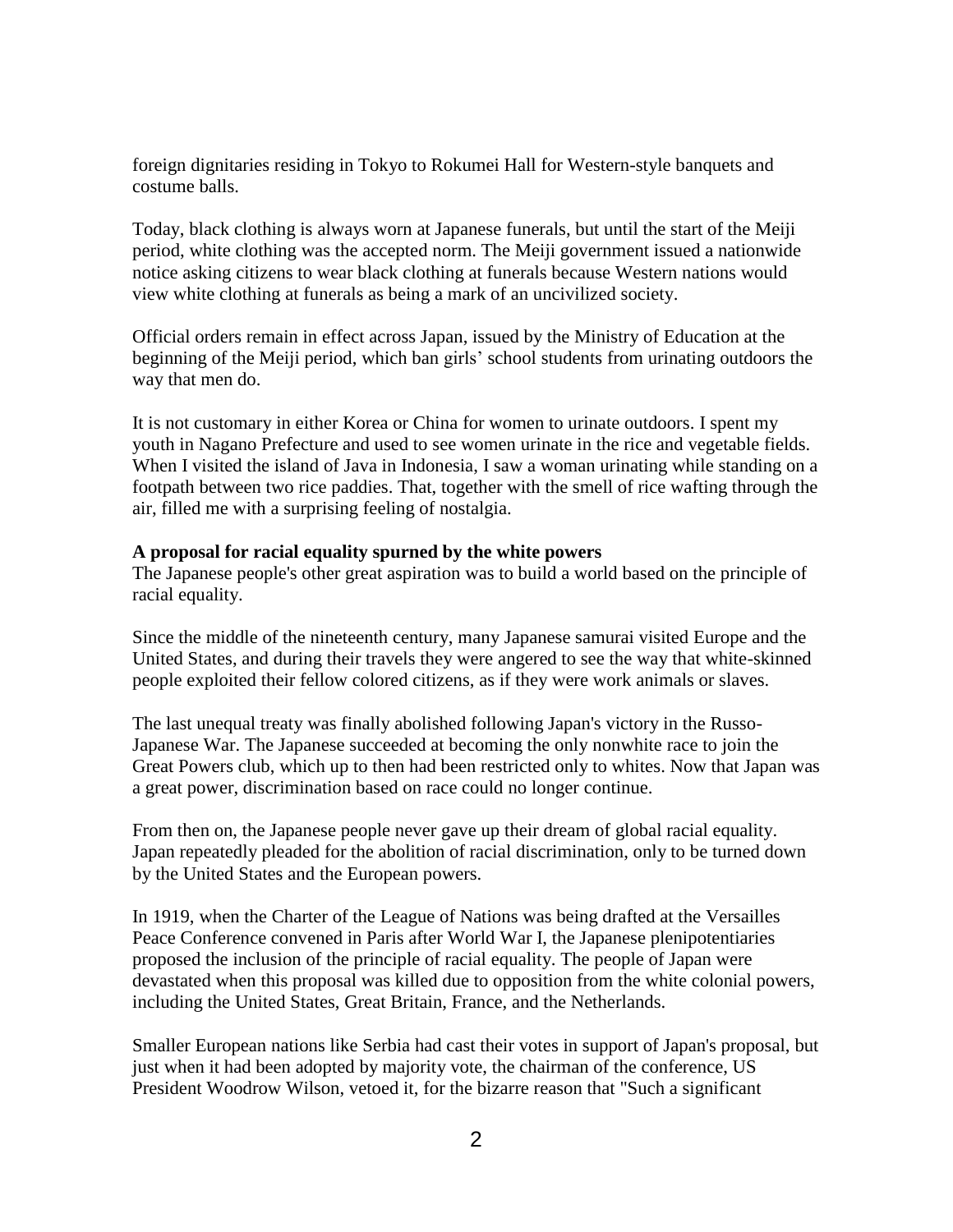measure should require unanimity." At the time, the United States held the Philippines as a colony and discriminated against its own African-American population.

The invasion of Africa by European powers was ongoing at the time, and lasted well into the twentieth century.

In 1900, Great Britain conquered Kumasi, the capital of the West African Ashanti Empire (in modern-day Ghana), and then in 1903 conquered the Sokoto Caliphate in northwestern Nigeria. In addition, France subjugated Morocco in 1912, and the next year Great Britain assumed control of Egypt.

In 1935, Italy invaded the Kingdom of Ethiopia, an independent African nation with over 2,000 years of history and reputed to have been the world's oldest kingdom. The Ethiopian Army, armed with spears and axes, fought boldly but was no match for the Italians. The following year, the king fled into exile in London, and Ethiopia was incorporated into Italy.

During and before World War II, the people of Asia, African-Americans, and the aboriginal peoples of Australia and New Zealand all looked up to Japan as a shining beacon. The many memoirs and recollections recorded during this time provide ample testimony of how greatly they longed for Japanese victory against the United States, Great Britain, and the Netherlands.

From Asia to Africa and the Americas, the colored peoples of the world had had their dignity as human beings robbed for hundreds of years by a world order dominated by whites--until Japan's participation in World War II.

**The Japanese Army, the beacon of hope for the nonwhite people of the world**  The Japanese Army made spectacular advances in the early stages of the war.

Upon the outbreak of the war in 1941, the Japanese Army immediately captured Hong Kong, Great Britain's "Pearl of the Orient," and by May 1942, occupied in succession the British colonies of Malaya, Singapore, and Burma, Dutch-ruled Indonesia, and US-ruled Philippines.

The peoples who were degraded due to the color of their skin and who had been forced into misery were freed from their chains by Japan, and finally given new hope for the future.

The leaders of the United States, the British Empire, Australia, and other white nations were taken aback by this mass awakening of the oppressed colored peoples of the world. They greatly intensified their crackdown on activists, but at the same time, panic compelled them to mitigate some of their racist practices in the hopes of placating other colored people.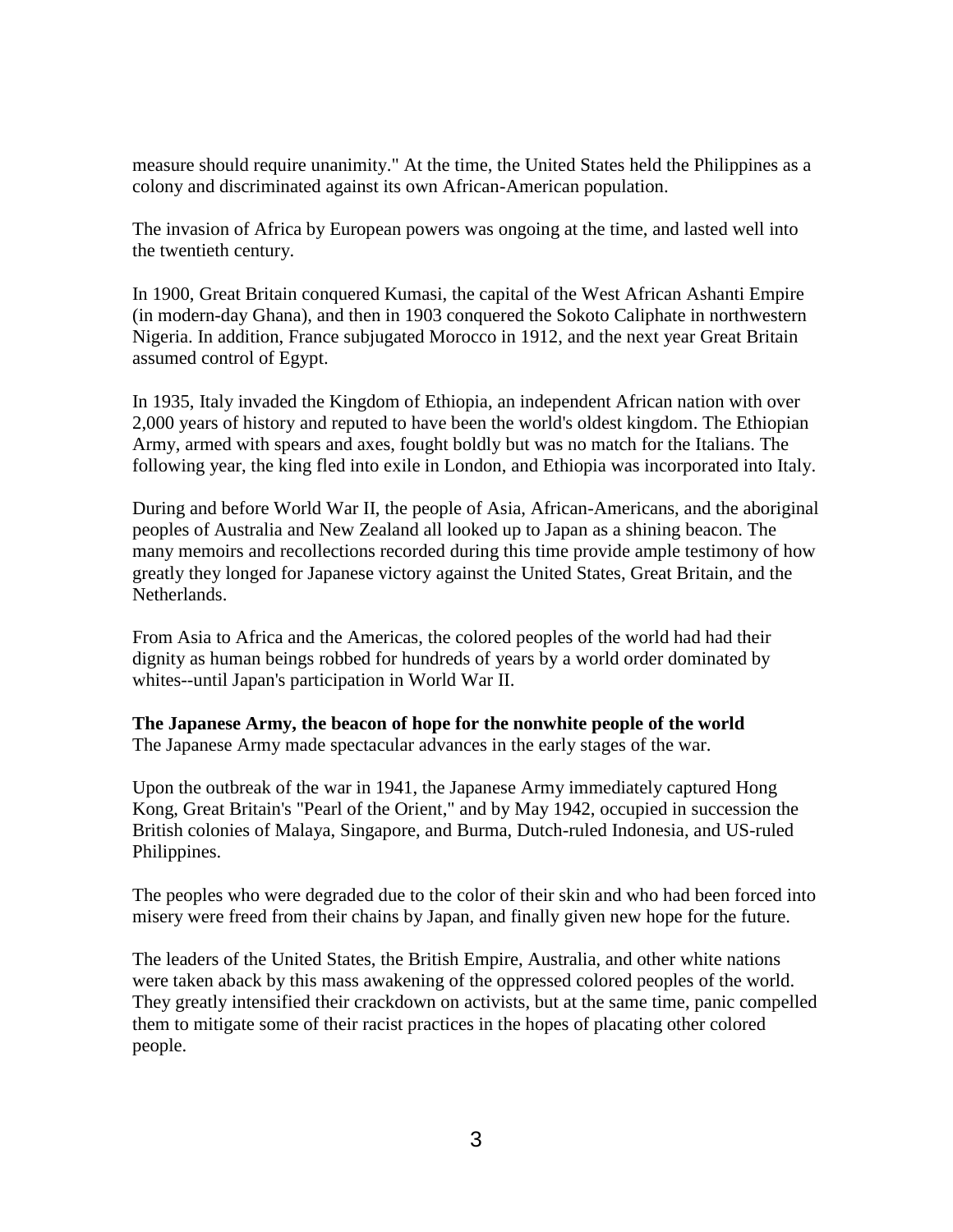For white people, the Japanese Army's campaign was a truly staggering event that shattered their centuries-long domination of the world.

By contrast, the Japanese saw the people of Asia as "brothers". In the territories cleared of white rule, Japanese soldiers expressed sincere sympathy for their fellow Asians and, quite unlike whites, treated them as equals.

The memoirs and recollections of contemporary Asians and African-Americans praise Japan for bravely standing up for them, whereas the Chinese of the time are seen as selfserving and sycophantic towards white nations.

Until Japan's defeat in 1945, the Westerners who ruled over Asia and Africa were called "white devils", and young people in Japan dreamed of liberating Asia from Western oppression. Such was the spirit of the times.

Everywhere Japan liberated, this spirit resonated with the local people's aspirations for independence. Independence movements rapidly gathered strength across Asia.

However, Japan's gains did not last long.

In June 1942, seven months from the start of the war, the Japanese Navy suffered a devastating defeat at the Battle of Midway and lost its main task force.

In August 1942, the United States began its counteroffensive by landing 19,000 Marines on Guadalcanal in the southwestern Pacific. Japanese army and naval landing units totaling 4,800 men were hurriedly dispatched, but they failed to retake the island. On two occasions, two Japanese divisions were committed to the fight, but they sustained heavy losses from withering American firepower and withdrew in February of the following year.

In May 1943, during the US Army's vigorous counterattack, a whole Japanese garrison fought to the death defending Attu Island in the Aleutians. In November, the US Army landed on Tarawa and Makin in the Gilbert Islands.

#### **The Greater East Asia Conference: Leaders of the non-white races unite**

In October, just as the leaves of the ginkgo trees surrounding the Imperial Diet Building (now the National Diet Building) were changing color with the oncoming fall, the leaders who would attend the Greater East Asia Conference arrived in Tokyo.

As the war was about to enter its third year, the Greater East Asia Conference was convened in order to declare to the world, and to future generations, Japan's purpose in fighting the war.

The conference began on November 5 in the Imperial Diet Building. Gathered together in one room were Japanese Prime Minister Tojo Hideki, Premier of the Republic of China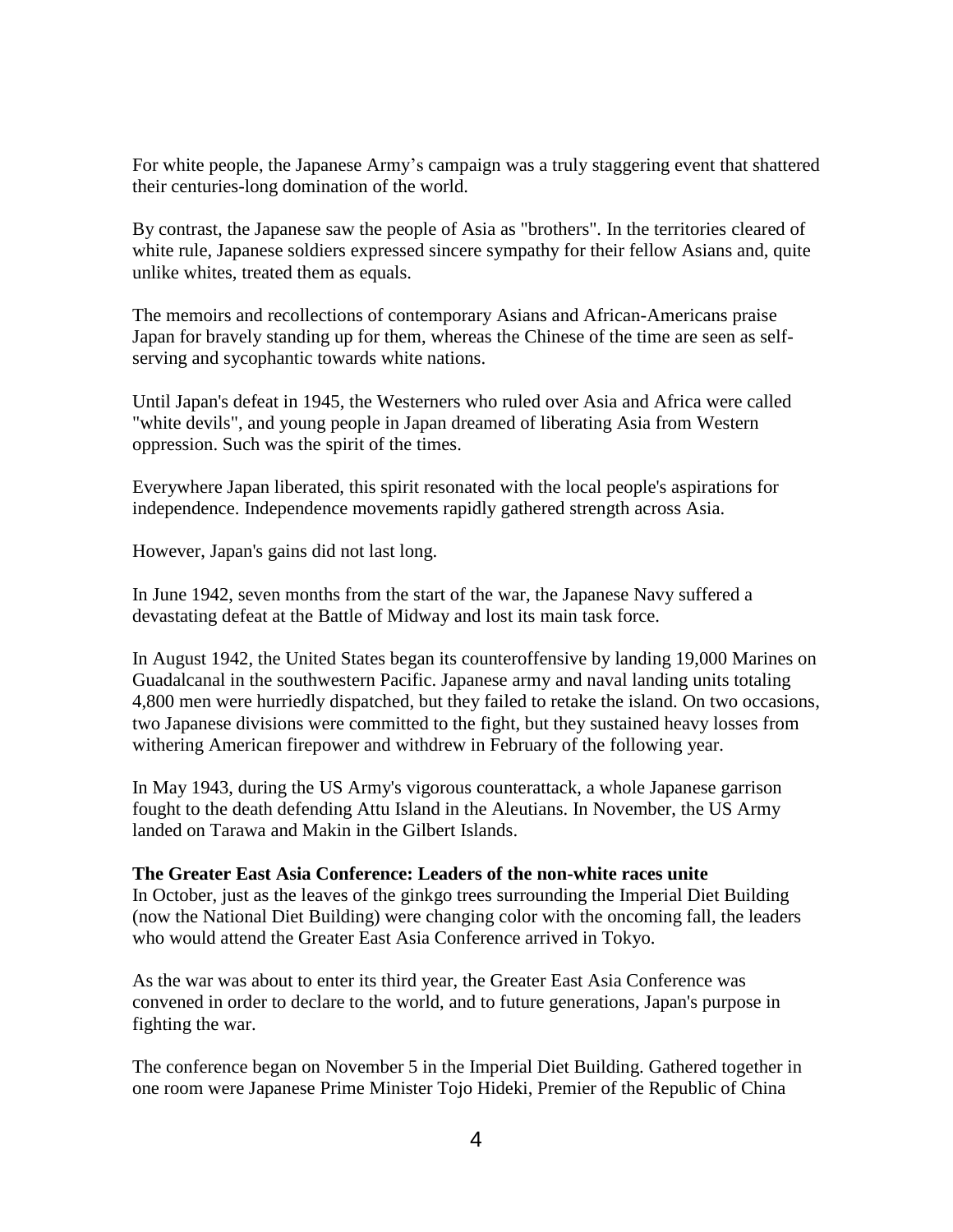Wang Jingwei, Representative of the Kingdom of Thailand Prime Minister His Majesty Wan Waithayakon, Manchukuo Prime Minister Zhang Jinghui, the President of the Philippines Jose Laurel, Prime Minister of Burma Ba Maw, and Representative of the Provisional Government of Free India Subhas Chandra Bose.

Japan had granted independence to Burma in August of that year, and to the Philippines in October.

The Greater East Asia Conference was a historic summit, bringing together the leaders of the world's nonwhite nations for the first time in human history.

Indonesia had been a colony of the Netherlands, as the Dutch East Indies, but under Japanese rule, steady progress was made to prepare Indonesia for independence. Japan developed Indonesia's educational and administrative systems and trained its future national army.

At the Greater East Asia Conference, each Asian leader delivered a speech. Wang Jingwei, in his speech, quoted the words of Sun Yat-sen, the revered founding father of the Republic of China:

Just three months before he passed away, our founding father Dr. Sun Yat-sen said, 'For a hundred years, our Asia had been invaded by Britain and the United States and entered a period of decline. Most Asian nations lost their status as independent states. However, at the moment of our darkest hour, we suddenly arrived at a turning point. This turning point was Japan's Meiji Restoration, which allowed Japan to become an Asian great power. This was the starting point of Asia's revival. Every nation in Asia must work with the great power Japan as one mind and body. We must do away with hegemonic Western civilization and, by completely driving out the invasive Anglo-American powers, complete the restoration of sovereignty to the nations of Asia.

Dr. Sun explained that, 'Japan and China are like brothers. Japan once also struggled under the shackles of the unequal treaties, but Japan was the first to throw off those shackles and become an Asian great power. Today China is seeking to abolish its unequal treaties just as Japan once was. We earnestly desire that Japan provide us with ample support in our endeavor.

In January, 1944 Japan became the first nation in the world to return its concessions to China and repeal extraterritoriality.

Jose Laurel declared that, "In fact, as I look back, Your Excellency, and recall the history of human civilization, I feel that this meeting of the peoples of Greater East Asia should have been held a long time ago. Whereas, in the past we have been kept as strangers, one and all, it is really gratifying to note that through the trying efforts of the great Empire of Japan, for the first time in history we are gathered and grouped together, never again to be separated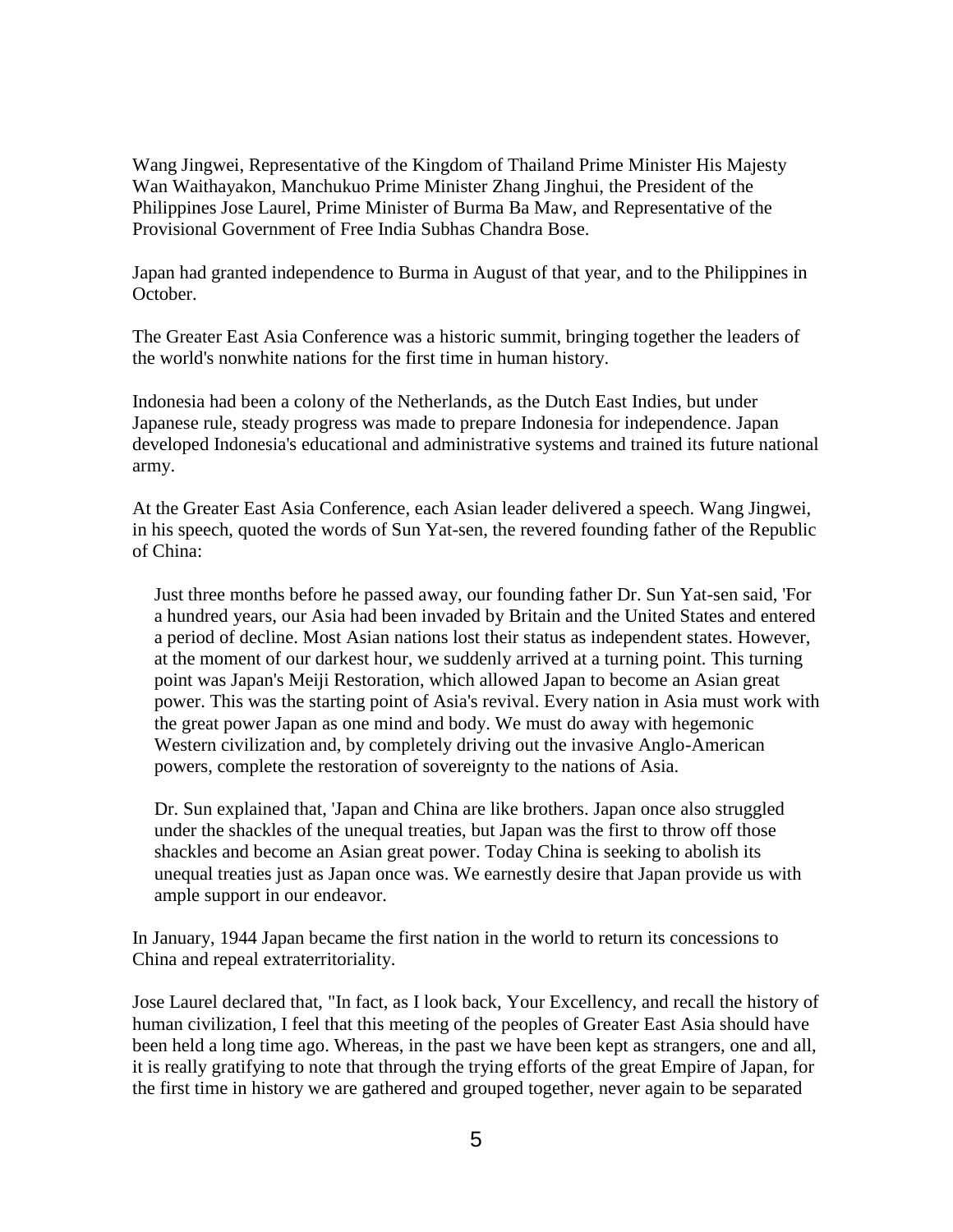as in the past, ready to fight oppression, exploitation and tyranny so that we may proclaim to the world that, no longer shall the one billion peoples of Asia be subjected to domination and exploitation by a few Western Powers."

The Philippines became Spanish territory in 1571. In 1898 the United States launched a sudden attack on the Spanish colony of Cuba and, during the resulting Spanish-American War, seized the Philippines from Spain.

After ridding themselves of the Spanish, the Filipino people demanded independence and clashed with the US Army. A constituent assembly was convened which declared the independence of the Philippine Republic. Its first president was Emilio Aguinaldo, who had led the pro-independence campaign since the time of Spanish rule.

When the Japanese Army invaded the Philippines, General Aguinaldo welcomed the Japanese as liberators and worked with them.

From 1898, the Filipino Army fought against the US Army, but was ultimately defeated. The Philippines was reduced to the status of an American colony. During this period, more than 500,000 Filipino people were massacred.

Burma was invaded by Great Britain three times, in 1824, 1852, and 1885. In 1886, Burma was made a British colony.

Prime Minister Ba Maw of Burma was overcome by a surge of warm emotion when he attended the conference:

It is impossible to exaggerate the feelings which are born out of an occasion like this. For years in Burma I dreamt my Asiatic dreams. My Asiatic blood has always called to other Asiatics: In my dream, both sleeping and waking, I have always heard the voice of Asia calling to her children. Today, for the first time, I hear Asia's voice calling again, but this time not in a dream.

Before the war, it seemed that such a meeting as this would be inconceivable. It would have been impossible then for Asiatics to gather together like this. Yet now we are here. I see with my mind's eye a new world being exacted.

When we were only sixteen million Burmese, although we struggled for our birthright, it was in vain. For generations our patriots rose, led the people against the British enemy. Every revolt of ours against the enemy was mercilessly crushed. Thus, some twenty years ago in a national revolt Burmese villages went up in flames, Burmese women were massacred, Burmese patriots were imprisoned, hanged, exiled. But, although the revolt ended in defeat, the flame, the Asiatic flame, kept burning in every Burmese heart.

#### **India's gratitude to Japan**

Subhas Chandra Bose is an Indian national hero.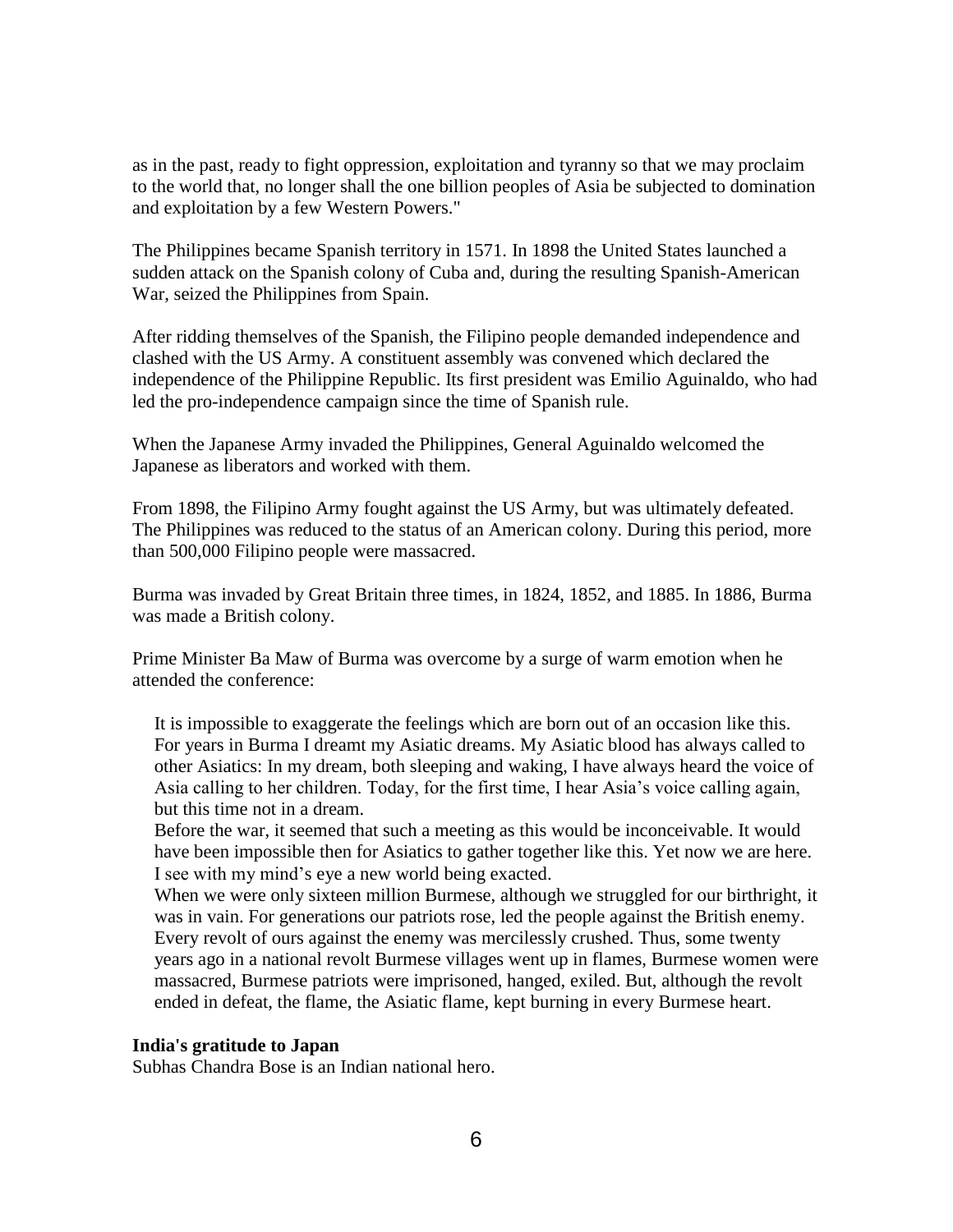In India he is known as "Netaji", which means "great leader". He is revered along with Gandhi and Nehru as one of the three key leaders of the Indian independence movement.

In his speech, Bose listed the major international conferences which had taken place over the span of more than a hundred years, including the Congress of Vienna following the downfall of Napoleon, the Congress of Paris after the Crimean War, the Congress of Berlin in the aftermath of the Russo-Turkish War, the Versailles Peace Conference after World War I, the Washington Naval Conference of 1921 to secure Anglo-American supremacy in the Pacific Ocean, and the Locarno Conference of 1925:

And as I sat listening to the proceedings of this historic Assembly, I began to wonder what the difference was between this Assembly and similar assemblies that the world's history has witnessed in bygone days.

 Your Excellency, this is not a conference for dividing the spoils among the conquerors. This is not a conference for hatching a conspiracy to victimize a weak power, nor is it a conference for trying to defraud a weak neighbour. This is an Assembly of liberated nations, an Assembly that is out to create a new order in this part of the world, on the basis of the sacred principles of justice, national sovereignty, reciprocity in international relations and mutual aid and assistance.

Bose closed his speech with, "I pray to God that this Joint Declaration which this historic Assembly has unanimously adopted this afternoon may prove to be a charter for the nations of East Asia and, what is more, a charter for the suppressed nations of the whole world."

Whereas Gandhi and Nehru advocated non-violent resistance, Bose parted company with them by insisting on the path of armed revolution.

Following the outbreak of World War II in Europe, Bose evaded the tight surveillance of the British authorities and escaped India by way of Afghanistan. He then made his way to Germany where he asked for support.

In February 1943, Bose boarded a U-boat at the German port of Kiel and, after rounding the Cape of Good Hope in South Africa, he transferred to a Japanese submarine off the coast of Madagascar. In May, he arrived at Sumatra and then flew to Tokyo.

After reaching Tokyo, Bose delivered an eloquent speech at Hibiya Public Hall:

About forty years ago, when I started attending elementary school, an Asian nation went to war with the world's largest imperial power, Russia. That Asian nation defeated Russia. That nation was Japan. When the news reached us, a wave of excitement spread across all India. Everywhere in India, heroic tales of the Siege of Port Arthur, the Battle of Mukden, and the Naval Battle of Tsushima caused a sensation. The children of India sincerely admired General Nogi and Marshal-Admiral Togo. My parents competed to get their hands on photos of the General and Marshal-Admiral, but were unable to.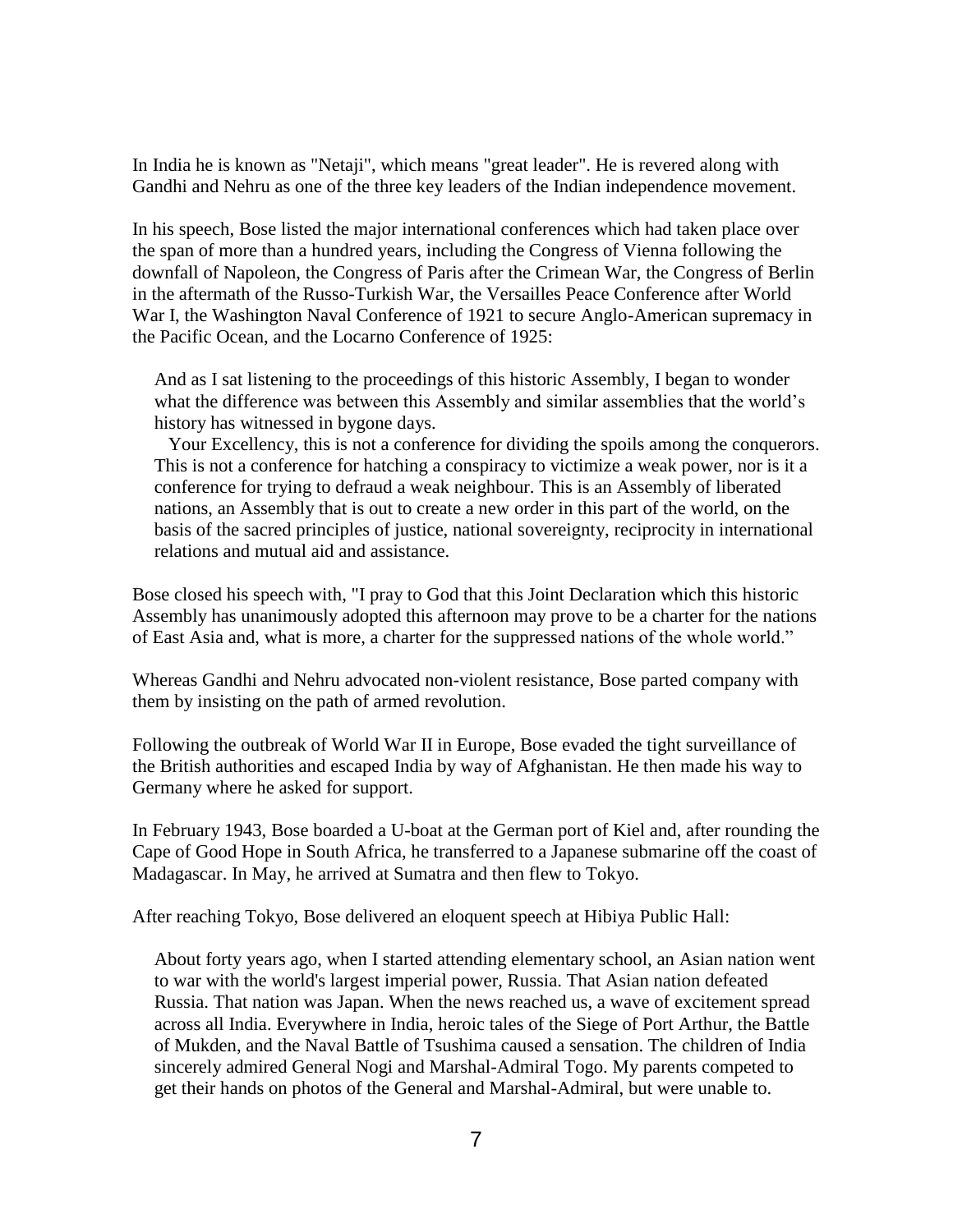Instead, they bought Japanese trinkets at the marketplace and decorated our home with them. This time, Japan has declared war on India's sworn enemy, Great Britain. Japan has given the Indian people a once in a lifetime opportunity for independence, and we are truly grateful for it. Japan is Asia's beacon of hope. If we pass up this opportunity, another one like it may not appear again for the next one hundred years. I am certain that victory will be ours and that India will achieve its dream of independence.

The Greater Asia Declaration was unanimously adopted. At the conference, each Asian nation agreed to honor their traditions, promote creativity, awaken cultural activity, and develop their economies under the principles of cooperation and reciprocity, as well as to "construct a morality-based order of co-existence and co-prosperity." The declaration ended with a commitment to "strengthen our friendship with all the nations of the world, abolish racial discrimination, promote worldwide cultural exchange, actively open up resources, and contribute to global progress."

#### **The Greater East Asia Conference as a turning point in world history**

By gathering together the leaders of the Asian people under the banner of global racial equality, the Greater East Asia Conference was a major turning point marking the end of a long period in human history.

In August 1941, President Roosevelt and Prime Minister Churchill met aboard a ship in the Atlantic Ocean and unveiled the "Atlantic Charter". Although the Atlantic Charter airily promised to "respect the rights of all peoples to choose the form of government under which they will live," that pledge was only aimed at European peoples.

During the war, what Roosevelt and Churchill feared the most was that Chiang's government in China might make peace with Japan.

If Chiang's government dropped out of the war and joined Japan, then Roosevelt and Churchill's war would turn into a "race war," pitting the white race against the nonwhite races.

Consequently, the United States had no choice but to continue to pour generous amounts of financial aid and massive quantities of military supplies into China, while fully knowing that Chiang's government was entirely corrupt.

While the Japanese Army advanced south down the Malay Peninsula toward Singapore, the Fujiwara Agency, a military intelligence unit known as the "F Agency", called on Indian soldiers serving in the British Army to defect. Indian soldiers surrendered one after another and eagerly offered their services to the Japanese Army. Their numbers swelled to over 45,000 men.

After the fall of Singapore, these Indian soldiers aspired to liberate their country and formed the Indian National Army (INA).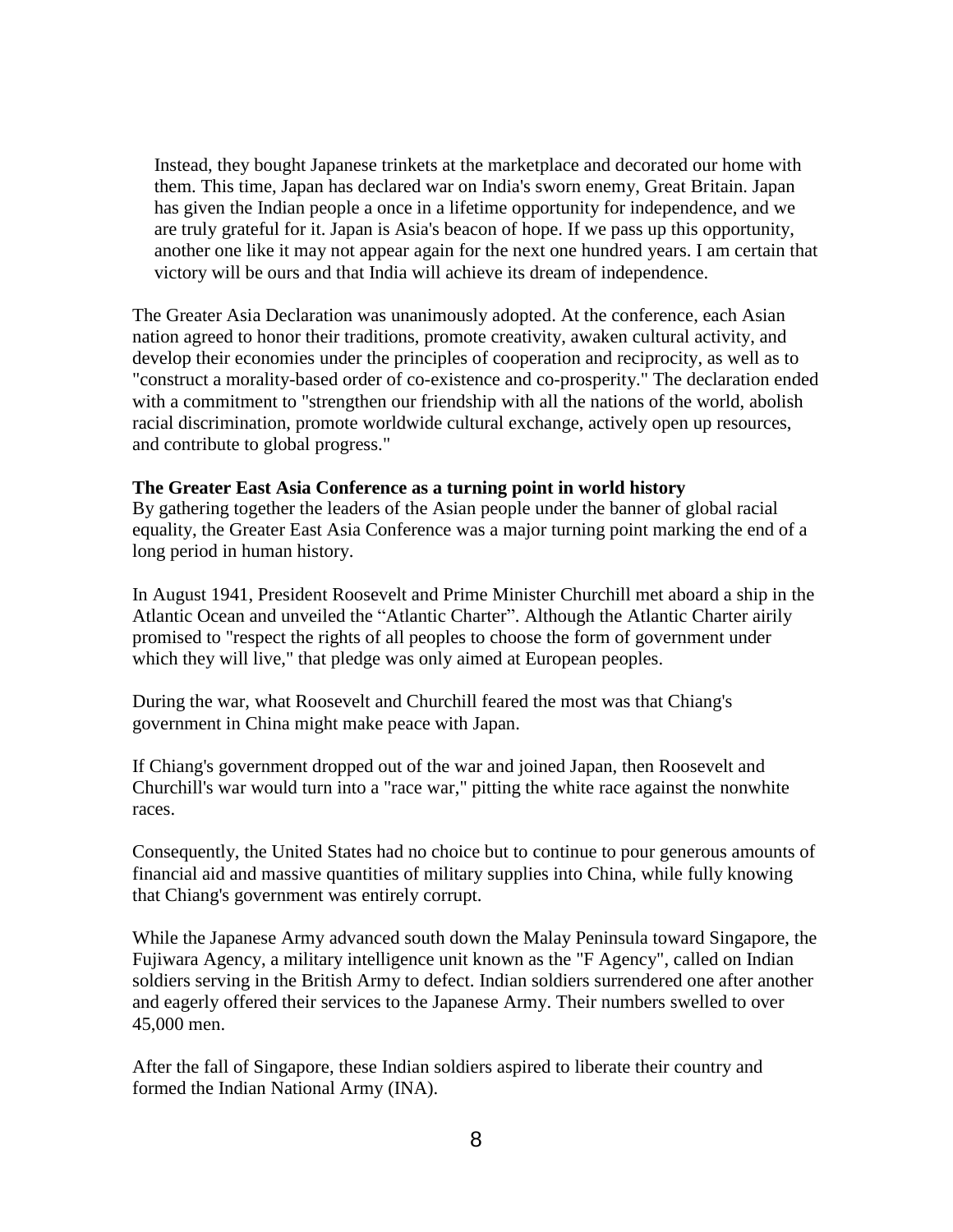In March 1944, the Japanese Army marched from Burma into India with the support of the INA, making their target the northeastern Indian city of Imphal.

The Japanese Army also occupied the Andaman Islands, which stretch down into the Indian Ocean. Here, Bose set up the seat of his Provisional Government of Free India with himself as prime minister.

Bose traveled from Tokyo to Singapore, where he took up command of the Indian National Army.

Bose announced the INA's campaign using the slogan *Chalo Delhi* (To Delhi!), and his troops marched while singing the stirring marching song, *Chalo, Chalo Delhi*. For them, this was a historic advance into Mother India.

The officers and men of the INA crossed the India-Burma border along with the Japanese Army and marched on Imphal while shouting the war cry, *Chalo Delhi*. Bose encouraged his men by telling them to "Raise our country's flag over the Red Fort!"

The Red Fort is an imposing castle dating from the time of the Mughal Empire (1526-1858) which is located in the old district of New Delhi. It received its name because it was constructed of red stone.

On October 28, 1956, *The Observer*, a British newspaper of record, printed an article by the world famous historian Arnold Toynbee which included the following:

"The Japanese in the Second World War made history, not for themselves, but for unintended beneficiaries and in all the countries temporarily included in the short-lived Japanese 'Co-Prosperity Sphere'... The Japanese made history by demonstrating to the rest of the human race that the Western rulers of Asian and African were not the invincible demigods that they had been deemed to be for the last two centuries."

## **Local residents' cooperation with the Japanese Army**

Since 1945, journalist Henry S. Stokes worked, in succession, as Tokyo bureau chief for *The New York Times*, the *Financial Times*, and the *London Times*.

Stokes has written the following in praise of Japan's liberation of Asia and the crucial role played by the Greater East Asia Conference in the development of world history:

"During World War II, Japan worked to create a 'fifth column' in the Southeast Asian colonial possessions of the United States, Great Britain, and the Netherlands. This strategy succeeded because the Japanese Army was liberating the peoples of Asia from Western imperialism and guiding them toward independence. The Japanese Army was not invading Asia in order to dominate it. Japan provided the colonized peoples of Asia with education